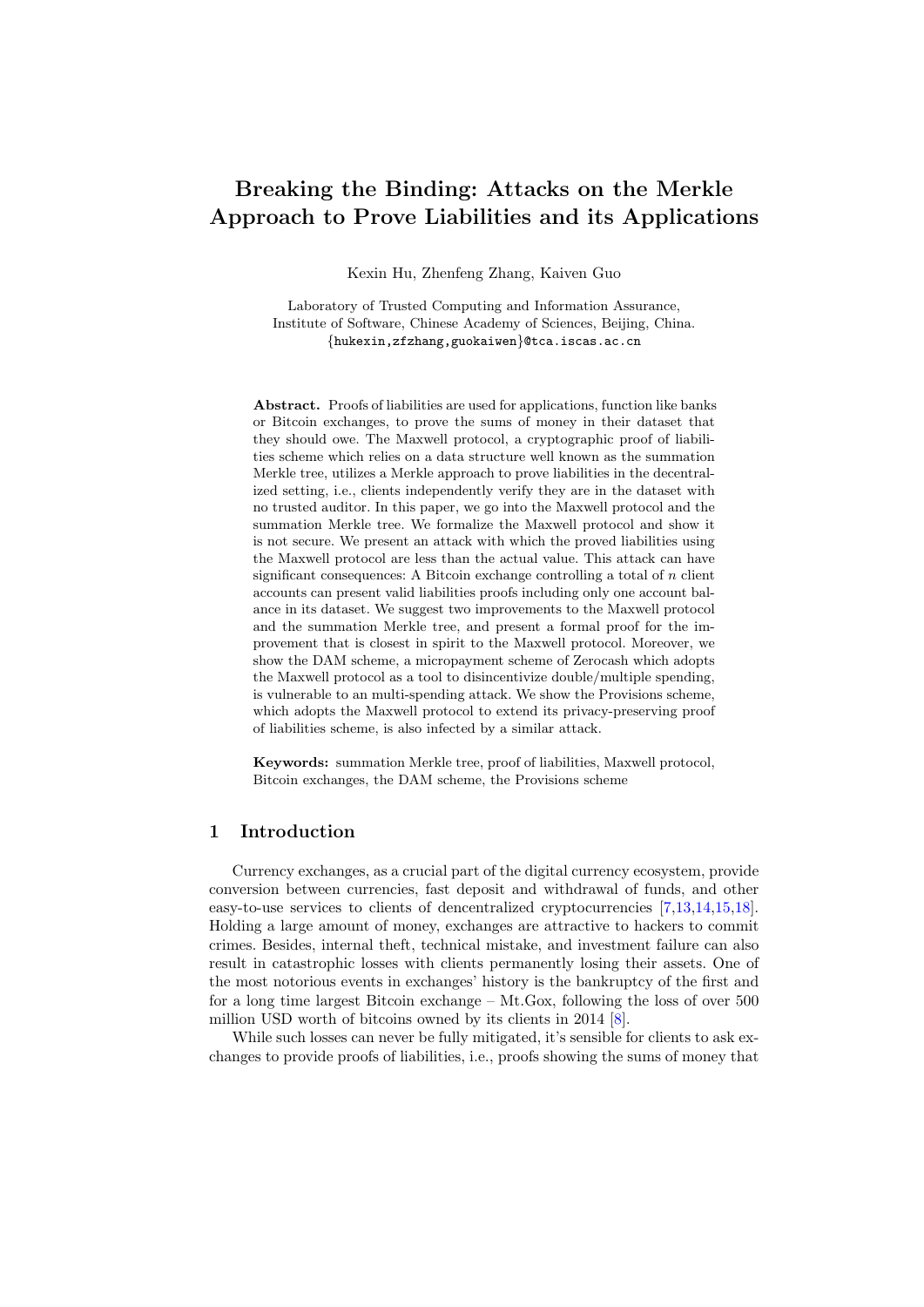exchanges should owe and client deposits are included in the sums. When cooperating with proofs of reserves, which are proofs of the money that exchanges actually own, it shows the financial status of exchanges if they periodically announce proofs. Hence, clients can timely withdraw their deposits when it is necessary.

A cryptographic proof of liabilities in the decentralized setting was first proposed by Greg Maxwell in 2013. Known as the Maxwell protocol [\[24\]](#page-16-4), it relies on a data structure called the summation Merkle tree which is well known by the Bitcoin community. On a summation Merkle tree, each node stores a balance and a hash. A leaf node consists of the balance of a distinct account in the exchange's dataset and a hash of this account information. An internal node stores a sum of its child node balances, and a hash of its child hashes and the sum. In a bottom-up order, the summation Merkle tree is filled up. The root node stores the sum of all leaf node balances, i.e., the liabilities of the exchange. In the Maxwell protocol, an exchange establishes a summation Merkle tree and publishes the root node. The liabilities proof for a client, whose account is in the dataset, is an authentication path of the leaf node associated with the client account. Each client independently checks the validity of the received proof by reconstructing a path and verifying the equality between the computed root node and the published root node.

Proofs of liabilities may also consist of an auditor, as done by exchanges like Uphold, OKCoin, Kraken, etc. A simple approach is to give the auditor all data needed and announce the audit result, as done by Uphold [\[19\]](#page-16-5). This can be improved by allowing clients to independently verify they were included in the dataset used by the auditor, as done by OKCoin [\[4\]](#page-15-2) and Kraken [\[11\]](#page-15-3). In particular, Kraken's proof of liabilities is motivated by the Maxwell protocol, but it requires an auditor to check the established Merkle tree. The involved auditor must be trusted and competent. However, there is no universally trusted auditor, and an auditor may collude with exchanges or compromise confidential client information. For proofs of liabilities with no auditor, Vaultoro [\[20\]](#page-16-6) publishes an account list with anonymous client IDs and allow its clients to verify their accounts in the list. In addition to the Maxwell protocol, another approach with no auditor, drawn from the Provisions [\[6\]](#page-15-4), employs heavier cryptography like zero-knowledge proofs and Pedersen commitments to obtain a privacy-preserving proof of liabilities scheme.

Compared to the these approaches, the Maxwell protocol which relies on the summation Merkle tree has the advantages of *simplicity, efficiency, account-privacy* and decentralization. The data structure of the underlying summation Merkle tree is simple and clear. For a dataset of size n, it only incurs an  $\mathcal{O}(\log n)$  computation overhead per-verification. This is an alluring property for typically lightweight client. To protect account privacy, a leaf node only includes a hash result of an account information. A unique nonce is included when computing a hash result, and hence a client cannot link the received leaf node to other's accounts. Also, a client cannot link two received leaf nodes from different proofs because the account order in leaf nodes is a random permutation of the account order in the dataset. The Maxwell protocol is a decentralized proof of liabilities scheme that requires no auditor. Thus, the weaknesses of introducing an auditor can be avoided.

Conventional wisdom has asserted that the Maxwell protocol and the summation Merkle tree are secure against malfeasance by exchanges. There were no known techniques by which an exchange could earn benefits by deviating from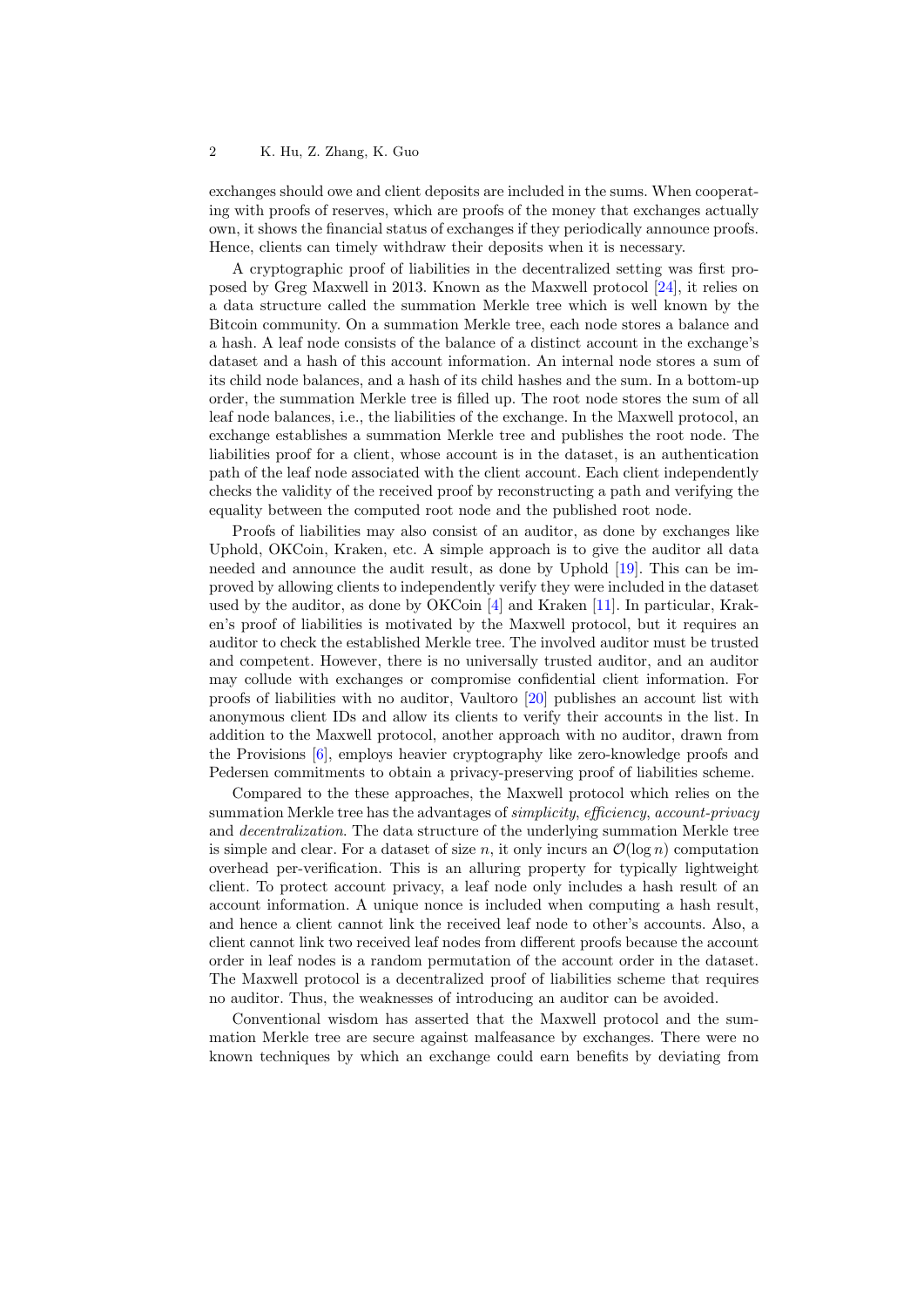the protocol. Because they were believed to be secure, they are used to design or extend schemes [\[3,](#page-15-5)[6\]](#page-15-4).

In this paper, we show that the conventional wisdom is wrong: the Maxwell protocol, as well as the summation Merkle tree, is not secure. We go into and formalize the Maxwell protocol and the summation Merkle tree. We present an attack that exchanges can trick their clients that their deposits have been summed up into the published liabilities, whereas it only contains a small portion of the total amounts. We show that the lower bound of successfully verified liabilities is the maximum of all account balances in the exchange's dataset. This lower bound shows that for an exchange controlling a total of n client accounts can present valid liabilities proofs including only one account balance in its dataset.

The key idea behind our attack is that an exchange may provide inconsistent proofs to the sibling leaf nodes. Because the integrity of the nodes on a received proof cannot be verified, the exchange can modify node balances in a proof without being discovered. Verifications, using a published root whose balance has been modified, will pass without breaking the collision resistance of hash functions. We suggest two improvements to the Maxwell protocol and the summation Merkle tree that can resist this attack, and we give a formal proof for the one that is closest in spirit to the Maxwell protocol.

Our attack has impact on several existing schemes. We show that the scheme in [\[3\]](#page-15-5), which is a decentralized anonymous micropayments scheme based on Zerocash [\[18\]](#page-16-3), suffers from multi-spending attacks due to the usage of the Maxwell protocol as a tool to disincentivize double/multiple spending. We show the Provisions scheme [\[6\]](#page-15-4), which adopts the Maxwell protocol to extend its privacy-preserving proof of liabilities scheme in its full paper [\[5\]](#page-15-6), is also infected by a similar attack. In summary, the contributions of this work are:

- We formalize the Maxwell protocol and the summation Merkle tree.
- We present an attack that breaks the security goal of the Maxwell protocol.
- We suggest two improvements to repair this problem, and give a formal security proof for the one that is closest in spirit to the Maxwell protocol.
- We present a multi-spending attack against the DAM scheme which uses the Maxwell protocol to disincentivize double/multiple spending.
- We present an attack against the extended version of the Provisions scheme that breaks the security goal of its proof of liabilities scheme.

We formalize the Maxwell protocol in Sect. 2. Our attack is formalized in Sect. 3. together with the improvements. Sect. 4 and 5 show the attacks on the Provisions and the DAM schemes. Sect. 6 concludes this paper.

# 2 The Maxwell Protocol

In this section, we present an algorithm depicting the complete process of the Maxwell protocol for proving liabilities, as shown in Algorithm 1. A proof of liabilities is used when an exchange, for example, holding a number of client deposits, wants to prove to its clients that their deposits have been accumulated in the total liabilities of this exchange. If every client has completed the verification, as long as the exchange showing that it controls an equal amount of money as its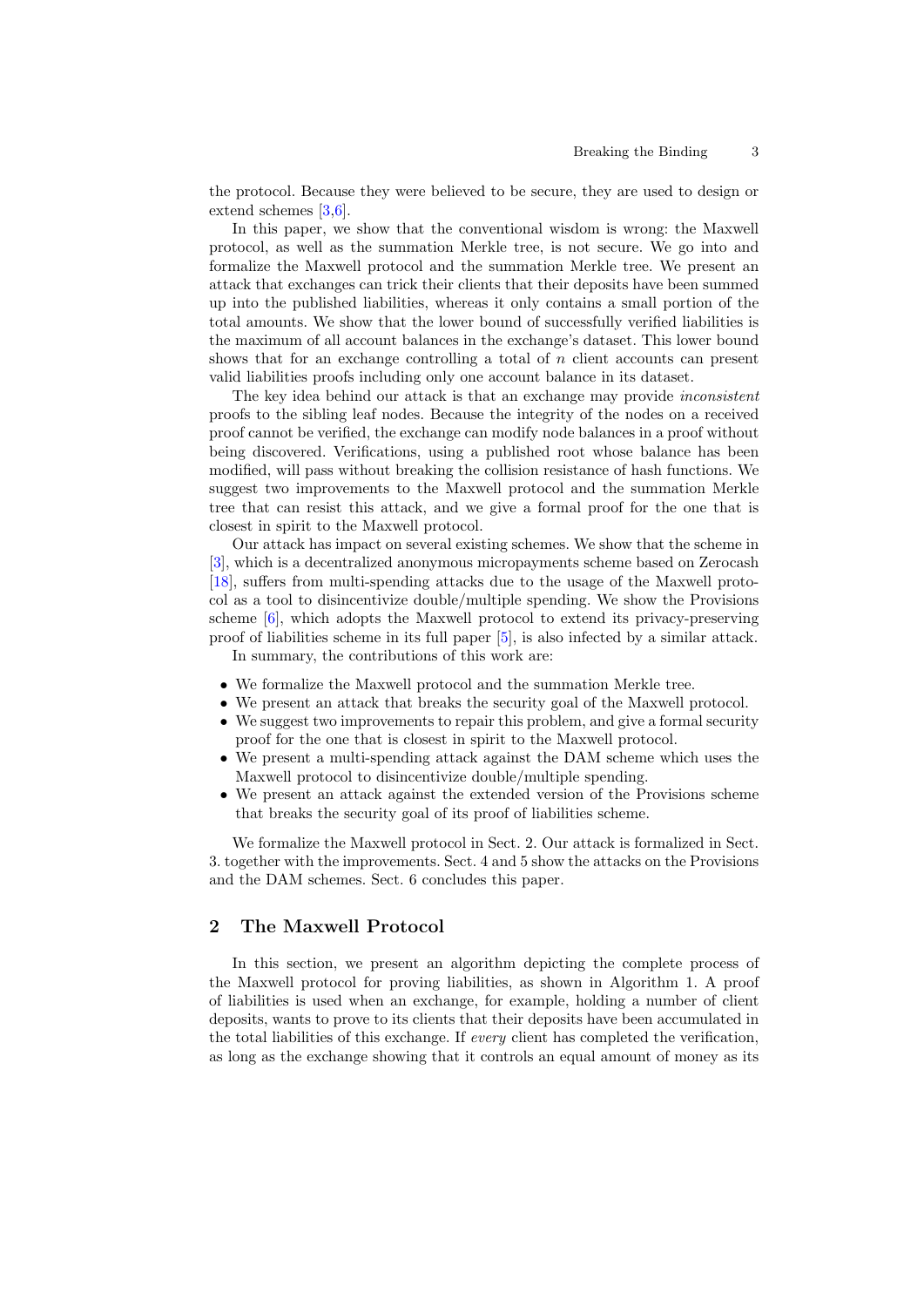presented liabilities, even if all clients apply for a withdrawal simultaneously, the exchange will not have insufficient money to support these requests.

When making a proof of liabilities, an exchange first generates a list  $\mathcal L$  of size  $n = 2<sup>s</sup>$ , where s is a positive integer. Each row of  $\mathcal L$  consists of a client account information which contains the account balance  $v$ , the login ID, a nonce uniquely generated with the client and some other auxiliary data.

| <b>Algorithm 1</b> The Maxwell protocol |  |  |  |  |
|-----------------------------------------|--|--|--|--|
|-----------------------------------------|--|--|--|--|

**Input:**  $n = 2^s$ : number of client accounts;  $\mathcal{L}$ : all account information list; H: a collision resistant hash function

Output: A result of the verification for a proof of liabilities

1: **procedure FORMTREE**  $\triangleright$  Done by the exchange 2: Nodes ← empty  $\triangleright$  Create an empty binary tree with  $2n-1$  nodes 3:  $\tilde{\mathcal{L}} \leftarrow \text{RandPermutate}(\mathcal{L}) \Rightarrow \text{Permutate the rows of the input list randomly}$ 4: for  $i = n, i < 2n, i \leftarrow i+1$  do  $\triangleright$  For each leaf node 5: Nodes $[i].v \leftarrow \tilde{\mathcal{L}}[i].v$ , Nodes $[i].h \leftarrow H(\tilde{\mathcal{L}}[i].v||\tilde{\mathcal{L}}[i].ID||\tilde{\mathcal{L}}[i].nonce)$ 6: end for 7: for  $j = n - 1, j > 0, j \leftarrow j - 1$  do  $\triangleright$  For each internal node 8:  $\text{Nodes}[j].v \leftarrow \text{Nodes}[2j].v + \text{Nodes}[2j+1].v$ 9: Nodes $[j].h \leftarrow H(\text{Nodes}[j].v||\text{Nodes}[2j].h||\text{Nodes}[2j+1].h)$ 10: end for 11: **for**  $i = 1, i < 2n, i \leftarrow i + 1$  do 12: **if** i is odd **then** Nodes [i].t = 1  $\triangleright$  Identify a node's position that "1" indicates the node is a right child 13: **else**  $\text{Nodes}[i].t = 0$   $\triangleright$  "0" indicates the node is a left child 14: end if 15: end for 16: Publish Nodes[1] 17: end procedure 18: 19: procedure VERIFYPROOF  $\triangleright$  Done by clients 20:  $\overline{\text{Andes}} \leftarrow \text{Receive}() \qquad \Rightarrow \text{Receive a liabilities proof from the exchange}$ 21: Node<sup> $\angle$ </sup> ← GetAccountInfo()  $\Rightarrow$  Reconstruct the account associated leaf node 22: for  $i = 1, i < \log_2 n + 1, i \leftarrow i + 1$  do<br>
23: if  $\overline{\text{AModes}}[i].v < 0$  then return F 23: if  $\overline{\text{AModes}}[i].v < 0$  then return FALSE<br>24: end if end if 25: Node'. $v \leftarrow$ Node'. $v + \overline{\text{ANodes}}[i].v$ 26: **if**  $\overline{\text{ANodes}}[i].t = 0$  then  $\text{Node}'.h \leftarrow \text{H}(\text{Node}'.v||\overline{\text{ANodes}}[i].h||\text{Node}'.h)$ 27: else Node'. $h \leftarrow H(\text{Node}'.v||\text{Node}'.h||\overline{\text{ANodes}}[i].h)$ 28: end if 29: end for 30: if  $\text{Node}' = \text{Nodes}[1]$  then return TRUE 31: else return FALSE 32: end if 33: end procedure

The exchange invokes the procedure FORMTREE to establish a binary tree with n leaves, a.k.a, the summation Merkle tree. The height of the tree is  $\log_2 n+1$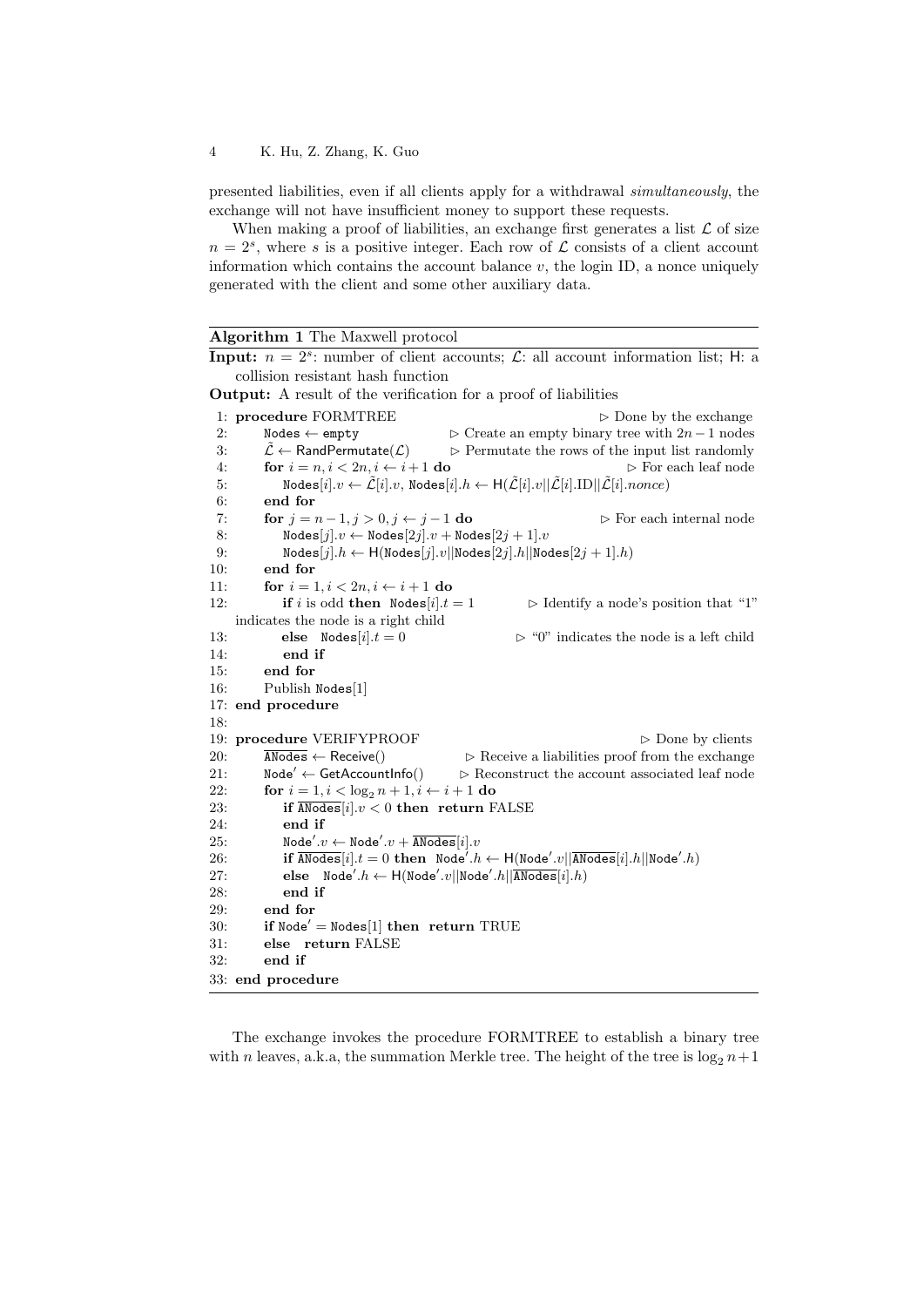and the tree includes  $2n - 1$  nodes in total. Every node consists of  $(v, h)$  where v is a balance value and  $h$  is a hash result under a collision-resistant hash function H. Every node holds a tag to identify its position, i.e., whether it is a left or right child of its parent on the tree. Using the RandPermutate() function, each leaf node is randomly targeted to a distinct account in  $\mathcal{L}$ . A leaf node contains an account balance  $v$  and also the hash  $h$  of  $v$  concatenating with the account login ID and the account nonce. Each internal node contains a balance equals to the sum of its child balances, and also a hash of its balance and its child hashes.

All the  $2n-1$  nodes on the summation Merkle tree are filled up in a bottom-up order, and hence the balance of the root node is the summation of all leaf node balances, i.e. the summation of all client account balances in  $\mathcal{L}$ . The exchange publishes the root node for subsequent validation.

As a client, who has deposited in an exchange, can invoke the procedure VERI-FYPROOF to check the validity of a proof of liabilities received from the exchange. The received proof, i.e. the output from the function Receive(), is an authentication path of the leaf node associated with the client account. It is used to help the client to reconstruct a path, where the leaf node of the reconstructed path consists of the client requested account balance  $v$  and the hash  $h$ , obtained from the function GetAccountInfo(). The client compares the computed root of the reconstructed path with the published root. If they are equal, this verification passes.

For a better understanding, we illustrate a summation Merkle tree with  $n = 4$ in Fig[.1,](#page-4-0) i.e., there are four accounts named A, B, C, D in exchange's list  $\mathcal{L}$ . The proof (i.e., the authentication path) for the left-most leaf node associated client account (i.e., account D) is written in gray background .



<span id="page-4-0"></span>Fig. 1. A summation Merkle tree with 4 leaf nodes.

# 3 Attack and Improvements

We present an attack on the Maxwell protocol as well as the summation Merkle tree. Our attack results in exchanges to trick most of their clients that their account balances have been summed up into the published liabilities, whereas it only contains a small portion of the total amounts. We give out a lower bound of the amount of money that a valid proof of liabilities can reach using our attack on the Maxwell protocol, without the notice of any client in theory. Furthermore, we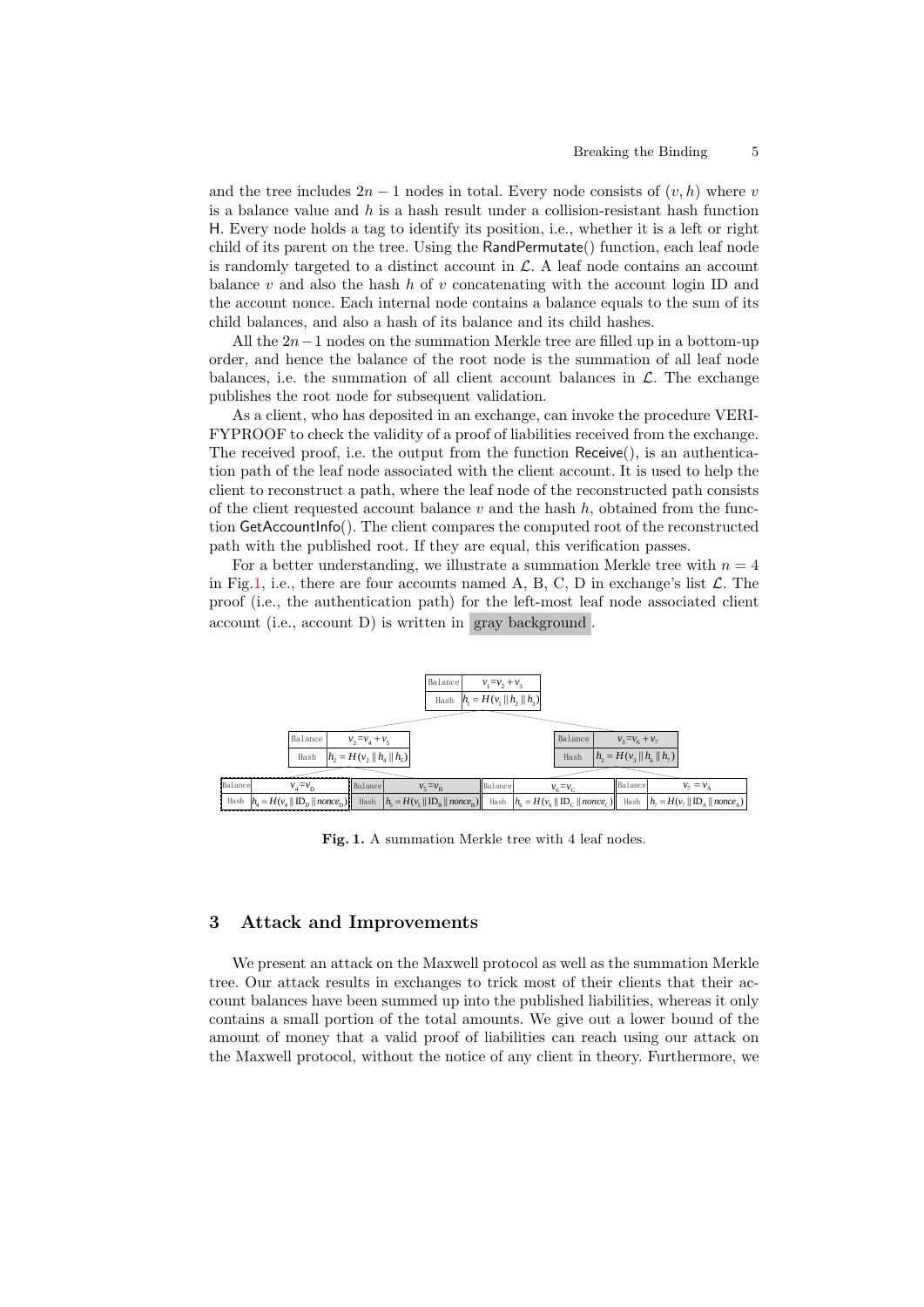propose two improvements to repair this problem and present a formal security proof for the improvement that is closest in spirit to the Maxwell protocol.

Definition 1. For a decentralized proof of liabilities scheme that clients independently verify they are in the dataset, we call the scheme a secure proof of liabilities scheme if the claimed liabilities are no less than the sum of the amount of money in the dataset when no verification fails.

Threat Model. We consider the threat model that an adversary (i.e., an exchange) holding  $n = 2<sup>s</sup>$  client accounts<sup>[1](#page-0-0)</sup>, where s is a positive integer, privately maintains and updates a list that stores all his client account information. Each entry of the list stores an account information and every account balance is at least zero. When the adversary making a proof of liabilities, he communicates with each client privately to agree on a fresh nonce and adds the nonce into the associated entry of his list. Each client receives a proof from the adversary separately. For the consideration of privacy, no client will share his account information or received proof with others.

## 3.1 Our Attack

Following the Maxwell protocol, a proof of liabilities received by a client consists of an authentication path on a summation Merkle tree. A proof is created by an exchange using the summation Merkle tree established by the exchange. Because the list used to establish the tree is preserved and updated by the exchange privately, the summation Merkle tree is completely private except for the root node that being published. Therefore, a client cannot verify the integrity of nodes on the received authentication path, and hence the integrity of those nodes cannot be guaranteed. An adversary can modify the contents of nodes on an authentication path before sending it to a client, especially change the node balances. To pass client verifications, the adversary changes the balances of internal nodes, including the root node balance, when establishing a summation Merkle tree. As long as each client's computed root equals to the root published by the exchange, the attack will not be discovered.

Our attack employs the above observation result and breaks the cumulative relation between an internal node and its children, which leads to the liabilities value published by the adversary is less than the actual one. This breaks the security goal for a secure proof of liabilities scheme as defined in Definition 1.

We first depict our attack in the case that no client owns two accounts in an exchange. we show the procesure done by the adversary in Algorithm 2. Clients follow the same verification procedure as in the Maxwell protocol. The idea behind our attack is that an adversary provides to its clients with authentication paths on which the node balances are inconsistent with, or more specifically less than, the values they actually contain. Meanwhile, the adversary remains the sum of

<sup>&</sup>lt;sup>1</sup> When  $n \neq 2<sup>s</sup>$  for any positive integer s, an exchange can add some dummy accounts into  $\mathcal L$  to resolve this. The balance of each dummy account could be a small positive number. This ensures that the added dummy accounts will not affect the published liabilities of the exchange.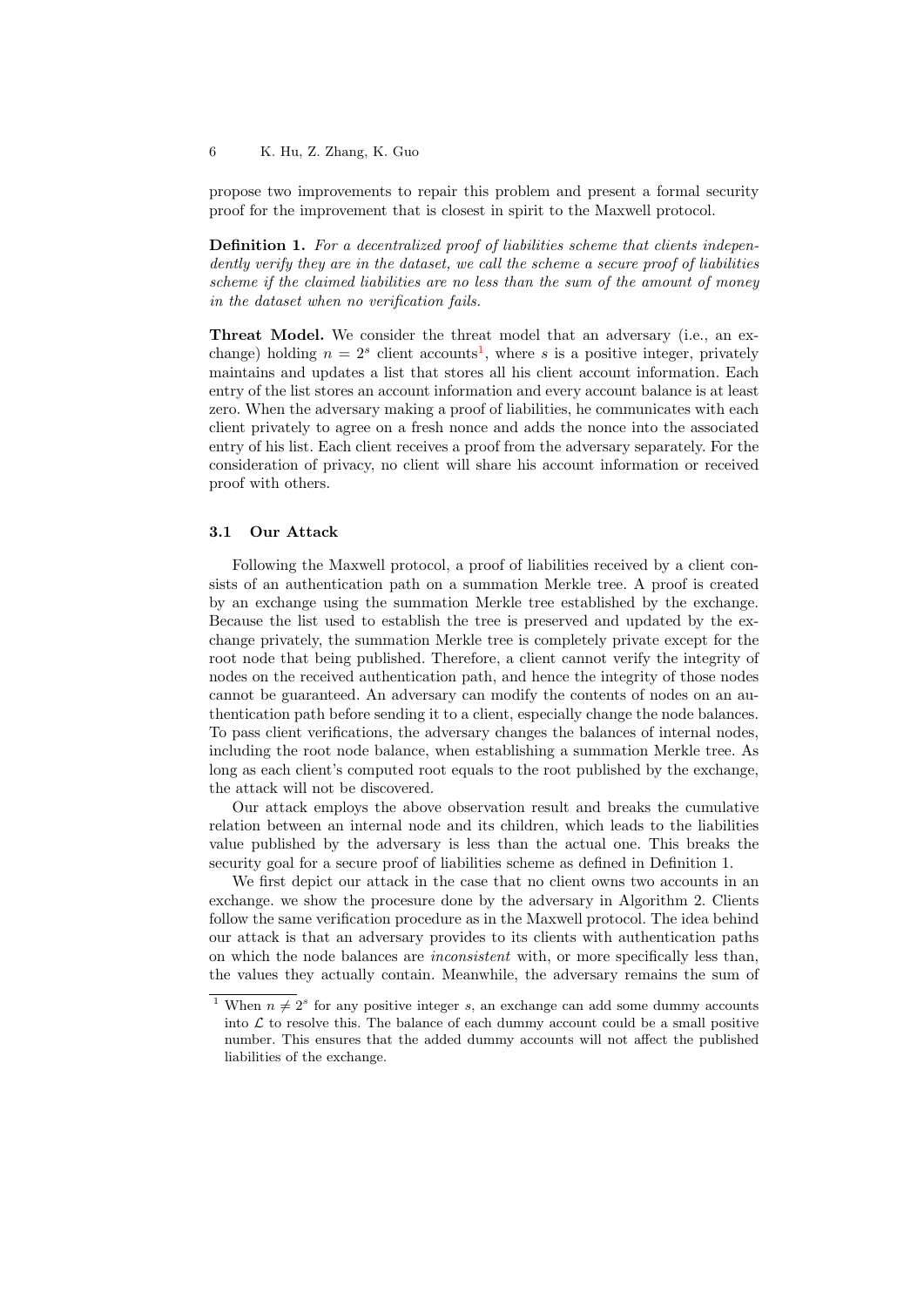sibling node balances and node hashes unchanged. Thereby, verifications can still pass without breaking the collision resistance of hash functions.

When establishing a tree, the adversary invokes the procedure FORMTREE and operates in a tricky way that instead of letting an internal node balance be the sum of its child balances, the adversary sets the balance  $v$  of each internal node to be a value no less than the maximum of its child balances<sup>[2](#page-0-0)</sup>, i.e.,  $max\{v_l, v_r\} \le v \le$  $v_l + v_r$ , as shown by the function ChooseValue() in Algorithm 2, and meanwhile keeps the node hash unchanged, i.e.,  $h = H(v||h_l||h_r)$ .

| Algorithm 2 Our attack on the Maxwell protocol                                                                                                                                                         |  |  |  |  |  |  |  |  |
|--------------------------------------------------------------------------------------------------------------------------------------------------------------------------------------------------------|--|--|--|--|--|--|--|--|
| <b>Input:</b> $n = 2^s$ : number of client accounts; $\mathcal{L}$ : all account information list; H: a                                                                                                |  |  |  |  |  |  |  |  |
| collision resistant hash function                                                                                                                                                                      |  |  |  |  |  |  |  |  |
| <b>Output:</b> A liabilities proof for a client                                                                                                                                                        |  |  |  |  |  |  |  |  |
| 1: procedure FORMTREE                                                                                                                                                                                  |  |  |  |  |  |  |  |  |
| 2:<br>$\texttt{Nodes} \leftarrow \texttt{empty}$<br>$\triangleright$ Create an empty binary tree with $2n-1$ nodes                                                                                     |  |  |  |  |  |  |  |  |
| $\mathcal{L} \leftarrow$ RandPermutate $(\mathcal{L})$<br>3:                                                                                                                                           |  |  |  |  |  |  |  |  |
| for $i = n, i < 2n, i \leftarrow i + 1$ do<br>4:<br>$\triangleright$ For each leaf node                                                                                                                |  |  |  |  |  |  |  |  |
| $\texttt{Nodes}[i].v \leftarrow \tilde{\mathcal{L}}[i].v, \texttt{Nodes}[i].h \leftarrow \texttt{H}(\tilde{\mathcal{L}}[i].v  \tilde{\mathcal{L}}[i].\texttt{ID}  \tilde{\mathcal{L}}[i].nonce)$<br>5: |  |  |  |  |  |  |  |  |
| end for<br>6:                                                                                                                                                                                          |  |  |  |  |  |  |  |  |
| for $j = n - 1, j > 0, j \leftarrow j - 1$ do<br>7:<br>$\triangleright$ For each internal node                                                                                                         |  |  |  |  |  |  |  |  |
| $k \leftarrow$ ChooseValue $([max\{\texttt{Nodes}[2j].v, \texttt{Nodes}[2j+1].v\}, \texttt{Nodes}[2j].v + \texttt{Nodes}[2j+1])\})$<br>8:                                                              |  |  |  |  |  |  |  |  |
| $\triangleright$ Choose a value from the input interval<br>1 x                                                                                                                                         |  |  |  |  |  |  |  |  |
| Nodes $[j].v \leftarrow k$<br>9:                                                                                                                                                                       |  |  |  |  |  |  |  |  |
| $\texttt{Nodes}[j].h \leftarrow \texttt{H}(\texttt{Nodes}[j].v  \texttt{Nodes}[2j].h  \texttt{Nodes}[2j+1].h)$<br>10:                                                                                  |  |  |  |  |  |  |  |  |
| 11:<br>end for                                                                                                                                                                                         |  |  |  |  |  |  |  |  |
| 12:<br>for $i = 1, i < 2n, i \leftarrow i + 1$ do                                                                                                                                                      |  |  |  |  |  |  |  |  |
| <b>if</b> i is odd <b>then</b> Nodes $[i].t = 1$<br>13:<br>$\triangleright$ Identify a node's position that                                                                                            |  |  |  |  |  |  |  |  |
| "1" indicates the node is a right child                                                                                                                                                                |  |  |  |  |  |  |  |  |
| $\triangleright$ "0" indicates the node is a left child<br>else Nodes $[i].t = 0$<br>14:                                                                                                               |  |  |  |  |  |  |  |  |
| 15:<br>end if                                                                                                                                                                                          |  |  |  |  |  |  |  |  |
| end for<br>16:                                                                                                                                                                                         |  |  |  |  |  |  |  |  |
| 17:<br>Publish Nodes[1]                                                                                                                                                                                |  |  |  |  |  |  |  |  |
| 18: end procedure                                                                                                                                                                                      |  |  |  |  |  |  |  |  |
| 19:                                                                                                                                                                                                    |  |  |  |  |  |  |  |  |
| 20: procedure CREATEPROOF<br>$\triangleright$ Send the proof to a client                                                                                                                               |  |  |  |  |  |  |  |  |
| $Node' \leftarrow GetAccountInfo()$<br>21:                                                                                                                                                             |  |  |  |  |  |  |  |  |
| 22:<br>$\overline{\text{AModes}} \leftarrow \text{GetAuthPath}(\text{Nodes}, \text{Node}')$                                                                                                            |  |  |  |  |  |  |  |  |
| $\overline{\text{PNodes}} \leftarrow \text{GetPath}(\text{Nodes}, \text{Node}')$<br>23:                                                                                                                |  |  |  |  |  |  |  |  |
| 24:<br>for $i = 1, i < \log_2 n + 1, i \leftarrow i + 1$ do                                                                                                                                            |  |  |  |  |  |  |  |  |
| $\overline{\texttt{AModes}}[i].v \gets \overline{\texttt{PNodes}}[i+1].v - \overline{\texttt{PNodes}}[i].v$<br>25:<br>$\triangleright$ Change the balances of nodes                                    |  |  |  |  |  |  |  |  |
| on the authentication path                                                                                                                                                                             |  |  |  |  |  |  |  |  |
| 26:<br>end for<br>27:                                                                                                                                                                                  |  |  |  |  |  |  |  |  |
| return ANodes                                                                                                                                                                                          |  |  |  |  |  |  |  |  |
| 28: end procedure                                                                                                                                                                                      |  |  |  |  |  |  |  |  |

<sup>&</sup>lt;sup>2</sup> The adversary has no motivation to choose v s.t.  $v > v_l + v_r$  which will increase its apparent liabilities.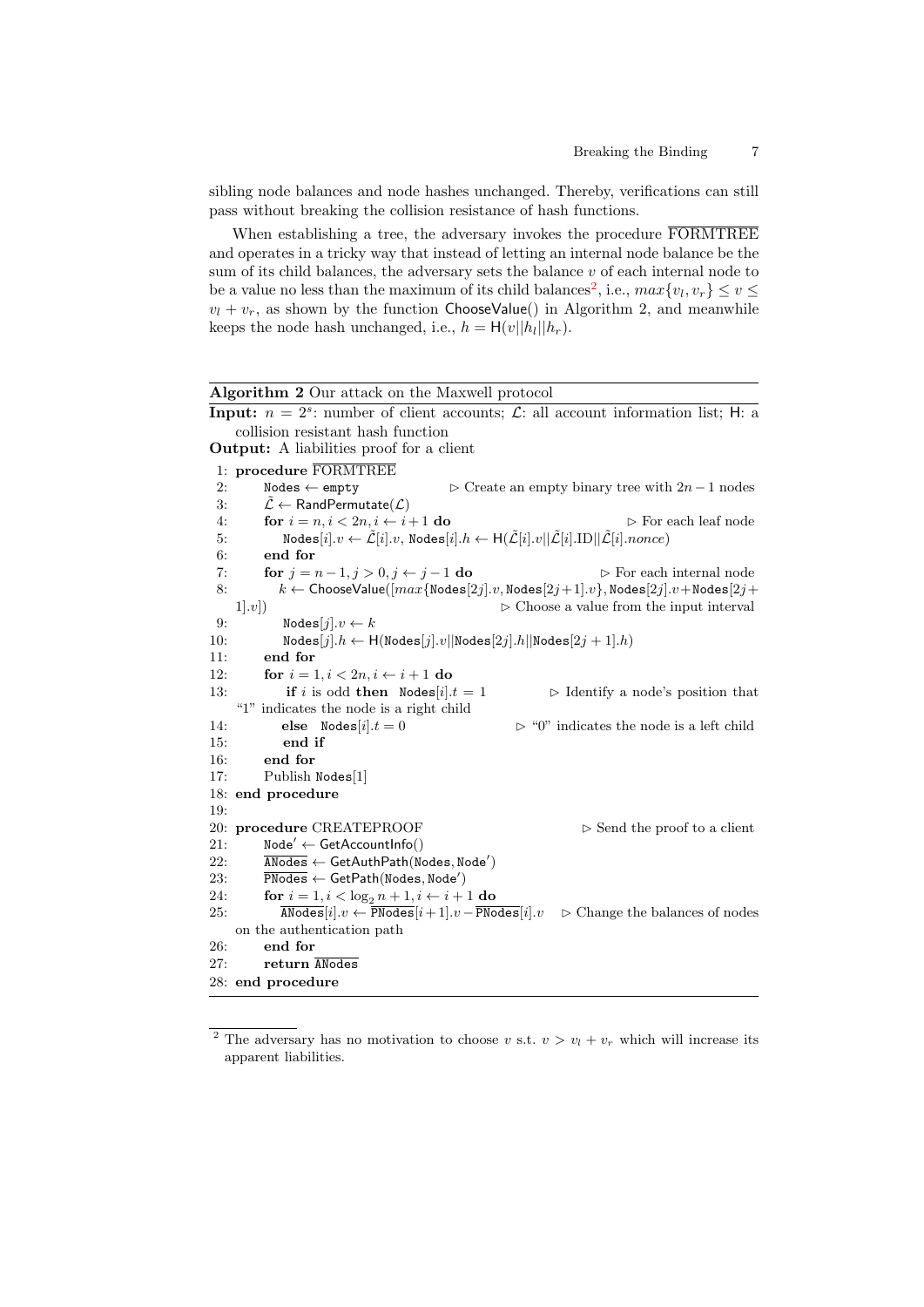The adversary creates a liabilities proof for each client by firstly reconstructing the associated leaf node, as shown by the GetAccountInfo() function. The adversary extracts the authentication path and the path of the reconstructed leaf node from the established tree, by invoking the GetAuthPath() and GetPath() functions separately. Before sending the authentication path to a client, the adversary changes the balance of each node on the authentication path to be the difference between its parent and sibling node balances.

We go through a simple scenario with  $n = 4$  that four accounts A, B, C, D are included as an example to our attack. The established tree from executing FORMTREE is shown in Fig[.2.](#page-7-0)

Without loss of generality, when  $C$ , whose account is targeted to the leftmost leaf node on the tree in Fig[.2,](#page-7-0) doing a verification, C downloads the root node  $(v'_1, h'_1)$  published by the adversary, and receives a liabilities proof  $\overline{\text{ANodes}}$  =  $\{(v_5^r = v_2' - v_4, h_5^r = h_5), (v_3^r = v_1' - v_2', h_3^r = h_3')\}$  which is the authentication path of C's leaf node. C reconstructs the path of his leaf node in a bottom-up order. C uses his account information to obtain his leaf node  $(v_4, h_4)$ . By the use of  $\overline{\text{ANodes}}[1] = (v_5^r, h_5^r)$ , which is the first node on  $\overline{\text{ANodes}}$ , C computes and obtains  $(v'_2, h'_2)$  that:

$$
\begin{cases}\n\widetilde{v_2'} = v_4 + v_5^r = v_2' \\
\widetilde{h_2'} = H(\widetilde{v_2'}||h_4||h_5^r) = h_2'.\n\end{cases}
$$

Similarly, using  $\overline{\text{ANodes}}[2] = (v_3^r, h_3^r)$ , C computes and obtains  $(v_1^r, h_1^r)$  that:

$$
\begin{cases}\n\widetilde{v'_1} = \widetilde{v'_2} + v_3^r = v'_1 \\
\widetilde{h'_1} = H(\widetilde{v'_1}||\widetilde{h'_1}||h'_3) = h'_1.\n\end{cases}
$$



<span id="page-7-0"></span>Fig. 2. A tree with 4 leaf nodes, resulting from running procedure FORMTREE.

Due to  $(v'_1, h'_1) = (v'_1, h'_1)$ , the procedure VERIFYPROOF will return TRUE. It is easy to check that each client verification will return the same result. However, the published liabilities  $v'_1$  only covers a part of the total amount of all balances in L.

In the case that a client owns multiple accounts in an exchange, the client can reconstruct several paths during a proof of liabilities. These paths will certainly intersect at some internal nodes, which means that the client can obtain two pairs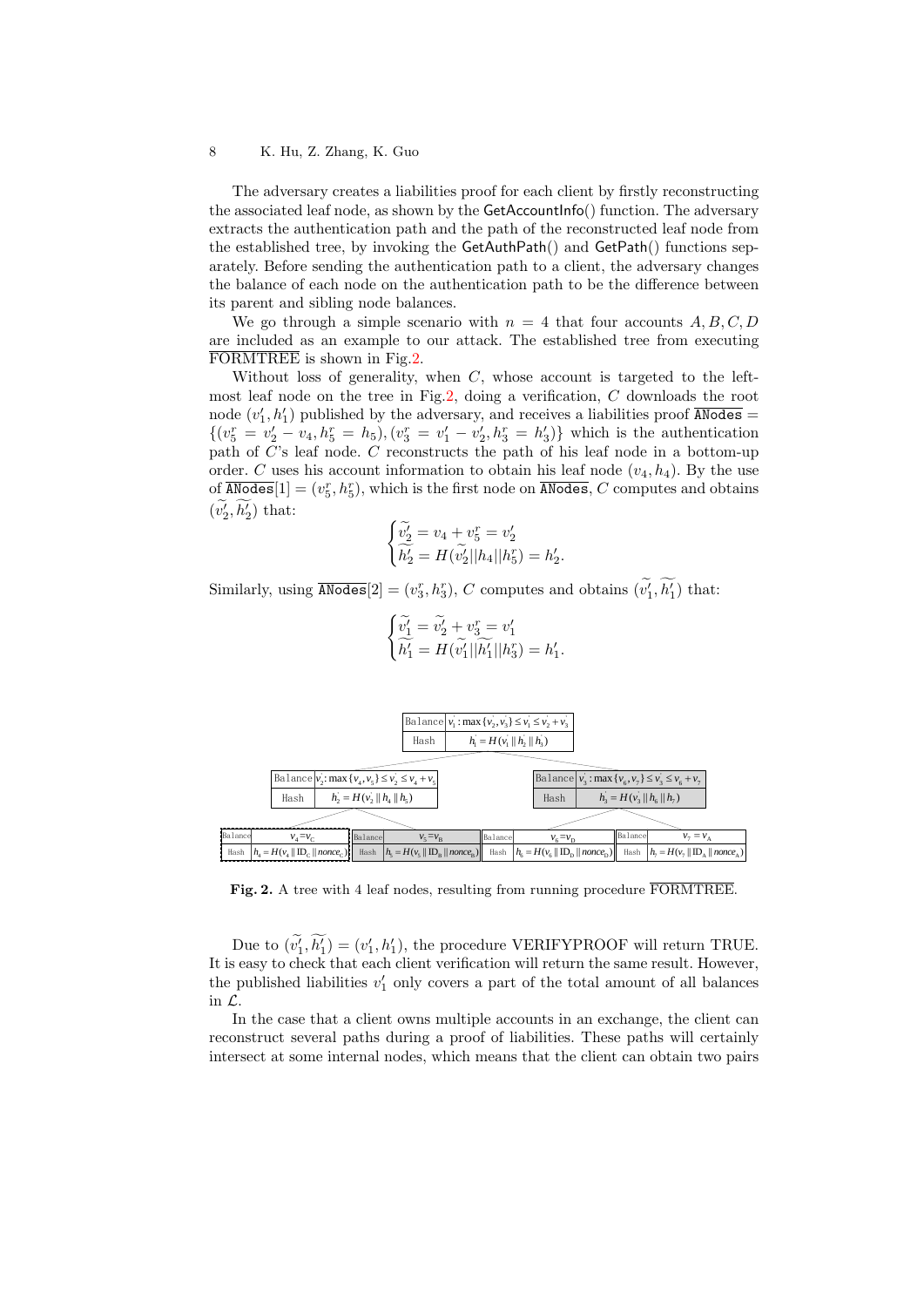of the child nodes for each intersection node. Although the verification procedure VERIFYPROOF will not check the consistency of different paths, the client may discover an attack if the exchange still provides inconsistent authentication paths.

Our attack is still feasible in this case. The results in  $[1,10,12,17]$  $[1,10,12,17]$  $[1,10,12,17]$  $[1,10,12,17]$  showed that it's possible to associate many cryptocurrency accounts with each other. Also, large centralized services such as exchanges and wallet services are capable of identifying and tracking user activity using techniques like cookies [\[23\]](#page-16-9) and local storage [\[21\]](#page-16-10). Once the accounts are linked, the adversary can converge each group of linked accounts under a minimal subtree and keeps all the nodes on a subtree unchanged. The adversary modifies the remaining nodes on the summation Merkle tree and creates a proof for each client accordingly. As long as no client holds all accounts in  $\mathcal{L}$ , our attack is still feasible on the Maxwell protocol. However, if there is a client holding all accounts in an exchange, there is no need for the exchange to make a proof of liabilities.

Following the above analysis, we can easily come to Theorem 1 which gives a lower bound of the amount that a valid proof of liabilities can reach with our attack on the Maxwell protocol, without the notice of any client in theory.

Theorem 1 (Lower Bound of the Liabilities). When using the Maxwell protocol to prove liabilities, the lower bound of the liabilities an exchange can claim, without the notice of any client, is the maximum value of all its account balances.

Once an internal node balance value is less than the maximum value of its child balances, there must be an authentication path containing a node whose balance is a negative number. This makes the procedure VERIFYPROOF to return FALSE. We remark that, in reality, it is wise for the adversary not to touch the lower bound. Otherwise, it may lead to a notice of clients with large deposits, especially for the one with the largest deposit who will discover that the claimed liabilities equal to his account balance.

## 3.2 Improving the Maxwell Protocol

Ideally, a robust proof of liabilities would be designed to resist attacks like the aforementioned one and satisfy Definition 1. Since our attack yields such proof of liabilities are away from the original intention, the Maxwell protocol should be amended. We suggest two solutions to address this problem, if adopted, can resist our attack.

Solution 1. A natural solution is to add an additional proof when an exchange sending the proof of liabilities to its clients, in order to prove the integrity of nodes on an authentication path, i.e., to prove that these node hashes are commitments to their balances. Also, the verification process includes a step to check the validity of the additional proof.

This can be easily handled by sending the complete input data of the hash function of each node on an authentication path, but this can result in a privacy leakage. A smarter way is to adopt Zero-Knowledge Proof (ZKP) technology. Let R be a fixed NP-hard relation with the corresponding language  $L = \{h :$  $\exists x, s.t. (x, h) \in \mathbb{R}$ . We denote the zero-knowledge proof of the preimage of the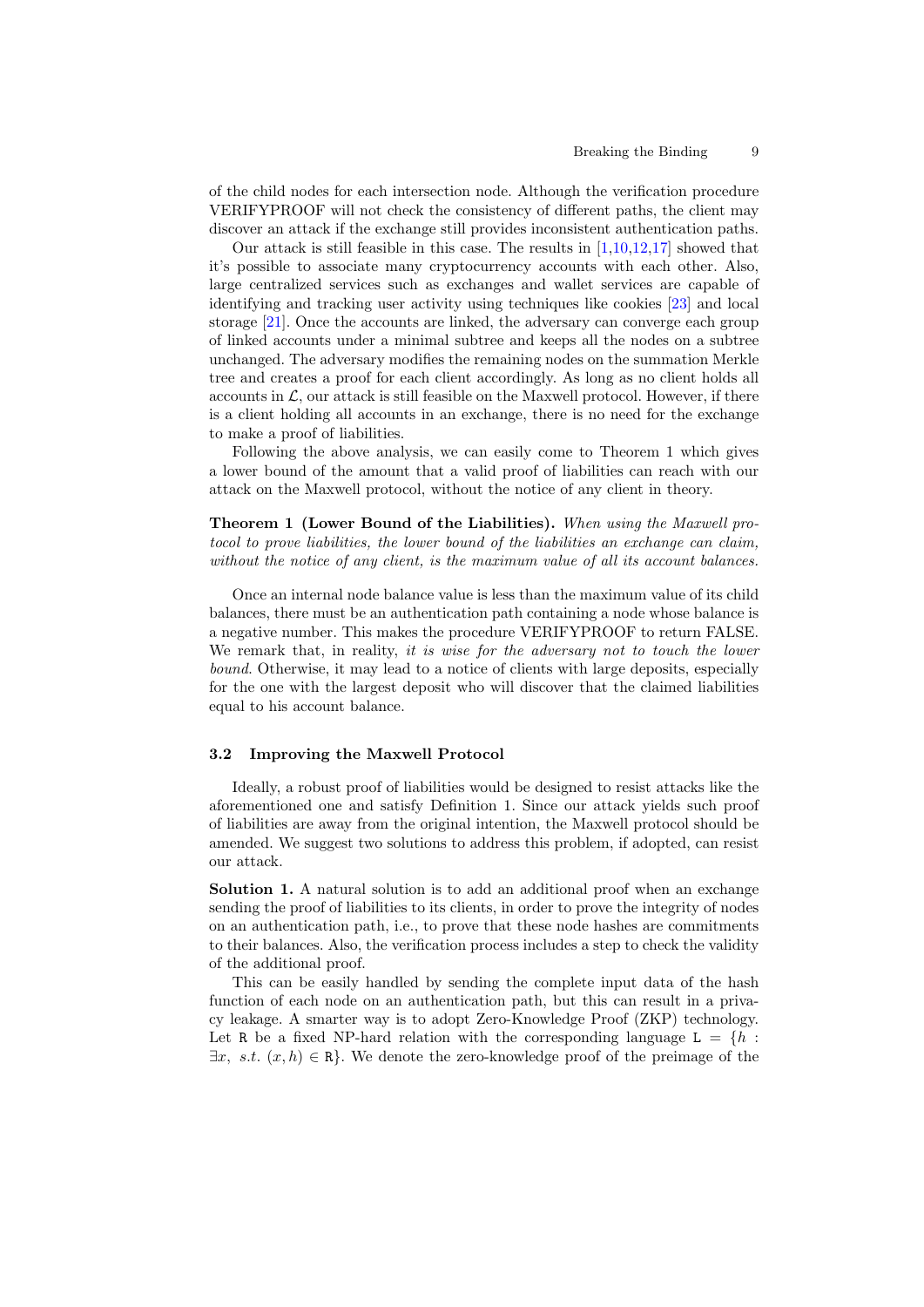hash function H by  $\pi = ZK$ . Prove $\{(x) : h = H(v||x)\}$ . Receiving a proof  $\pi$ , a client can invoke the verification algorithm of ZKP to check its validity. However, the introduction of ZKP would lose the simplicity of the original Maxwell protocol. Readers who are interested in the realization of this zero-knowledge proof can refer to [\[9\]](#page-15-9) for details.

Solution 2. A better solution which is closest in spirit to the original Maxwell proto to is to modify the input format of the hash function for *internal nodes* including both its child balances unsummed, i.e.,  $h = H(v_l||v_r||h_l||h_r)$ . Correspondingly, the input format of the hash function when doing a verification should be modified to include an internal node both child balances unsummed too.

We present Theorem 2 with a formal proof to state that this solution can help the Maxwell protocol to achieve the security requirement defined in Definition 1. We first give and proof a lemma. In the following proofs, we let  $n^k = (v^k, h^k)$ indicate the node at position k that on the established tree, and  $n_i^k = (v_i^k, h_i^k)$ indicate the node at position k that computed or received by a client  $C_i$ .

**Lemma 1.** If the Maxwell protocol adopting the modification in Solution 2, every intersection node of two successfully verified paths remains the same as the one on the established summation Merkle tree, assuming the collision resistance of the hash functions.

Proof. Suppose there exists at least one intersection node not satisfying this lemma. Let  $t$  be an unique identifier for the position of such an intersection node with the maximum height, then there exists two paths associates with client  $C_i$  and client  $C_j$  respectively, s.t.,  $n_i^t \neq n_j^t$  or  $n_i^t = n_j^t \neq n^t$ , where  $n_i^t$  and  $n_j^t$  are the nodes at position t computed by  $C_i$  and  $C_j$  respectively.

Let  $p$  (resp.  $s$ ) be an unique identifier for the position of the parent (resp. sibling) node of the node at position  $t$ . According to the definition of the node at position t, the node at position p is an intersection node of  $C_i$  and  $C_j$ 's paths such that  $n_i^p = n_j^p = n^p$ , where  $n_i^p$  and  $n_j^p$  are the nodes at position p computed by  $C_i$  and  $C_j$  respectively. Let  $n_i^s$  and  $n_j^s$  be the nodes at position s on the received authentication paths of  $C_i$  and  $C_j$  respectively. Because  $n_i^p = n_j^p = n^p$ , we have  $h_i^p = h_j^p = h^p$ , thus  $H(v_i^t || v_i^s || h_i^t || h_i^s) = H(v_j^t || v_j^s || h_j^t || h_j^s) = H(v^t || v^s || h^t || h^s)$ .

Due to  $n_i^t \neq n_j^t$  or  $n_i^t = n_j^t \neq n^t$ , we have  $(v_i^t, h_i^t) \neq (v_j^t, h_j^t)$  or  $(v_j^t, h_j^t) \neq$  $(v^t, h^t)$ . Let  $x_1 = v_i^t ||v_i^s||h_i^t||h_i^s$ ,  $x_2 = v_j^t ||v_j^s||h_j^t||h_j^s$  and  $x_3 = v^t ||v^s||h^t||h^s$ . We have  $x_1 \neq x_2$  or  $x_2 \neq x_3$ , but  $H(x_1) = H(x_2) = H(x_3)$ . It conflicts with the assumption of the collision resistant of the hash function  $H$ . Hence, we proved this lemma.  $\Box$ 

**Theorem 2.** The Maxwell protocol is a secure proof of liabilities scheme when adopting the modification in Solution 2, assuming the collision resistance of hash functions.

Proof. Suppose there exists at least one node on the established summation Merkle tree of the modified Maxwell protocol whose balance is less than the sum of its child balances, and no verification of the proof of liabilities fails. Let  $t$  be an unique identifier for the position of such a node with the minimum height. Because an adversary has no motivation to create an internal node whose balance is larger than its child balances. If this node do exist, when the balances are summed up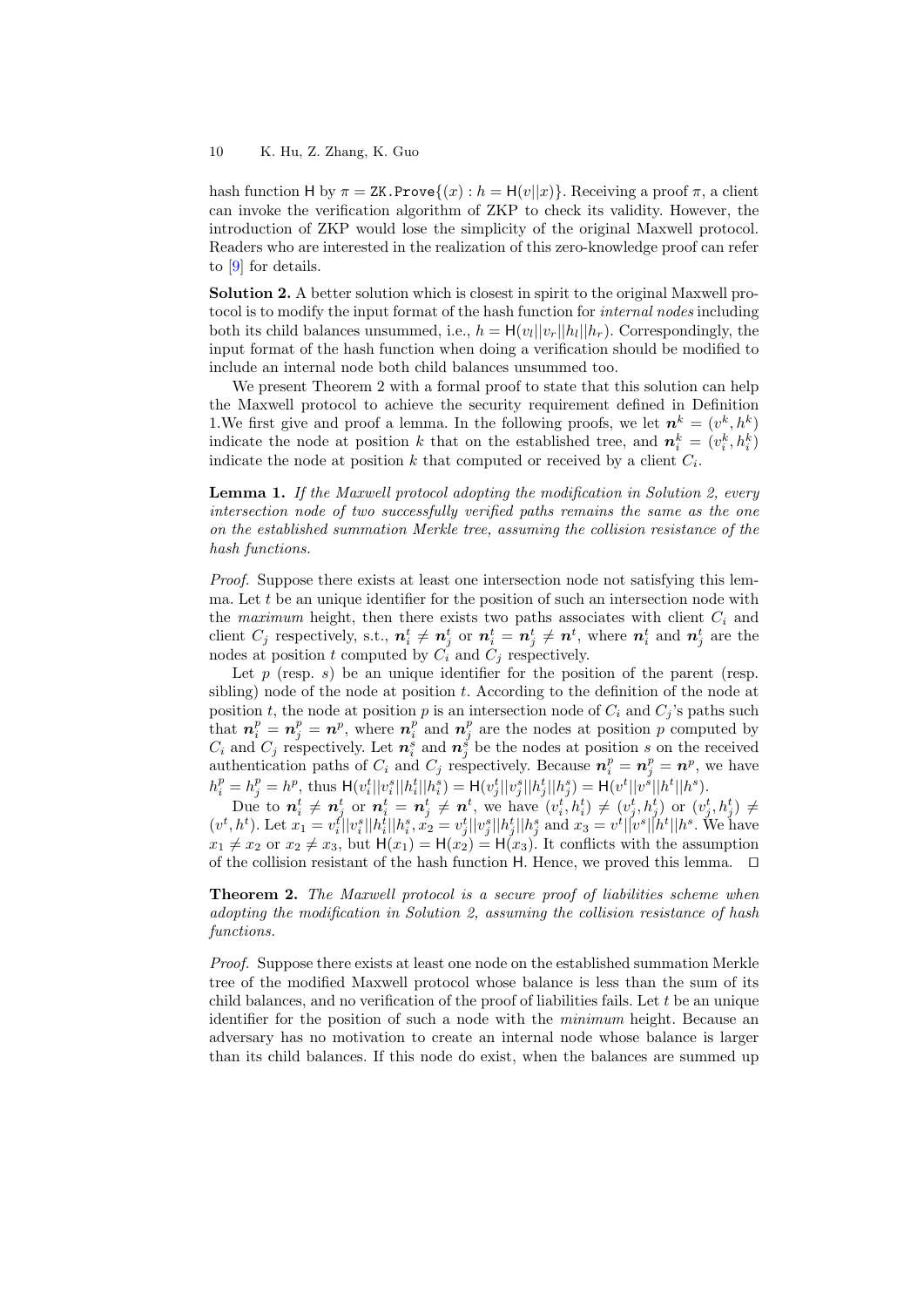in a bottom-up order to the root node, the root balance can be less than the sum of all the leaf balances. Therefore, the claimed liabilities are less than the sum of all account balances in the adversary's list. This makes the modified Maxwell protocol not a secure proof of liabilities scheme.

Let  $n^t = (v^t, h^t)$  be the node at position t on the established tree. Let further l (resp. r) be an unique identifier for the position of  $n<sup>t</sup>$ 's left (resp. right) child node. Thus, we have  $v^t < v^l + v^r$ , where  $v^l$  (resp.  $v^r$ ) is the balance of node at position l (resp. r) on the tree. For client  $C_i$  (resp.  $C_j$ ) whose path goes through the node at position l (resp. r), he reconstructs this node  $n_i^l$  (resp.  $n_j^r$ ) and receives a node  $\hat{\boldsymbol{n}}_i^r$  (resp.  $\hat{\boldsymbol{n}}_j^l$ ) at position r (resp. l) on his authentication path.

When the node at position  $l$  is a leaf node,  $C_i$  reconstructs this node using his account information. Thus,  $n_i^l = n^l$ . When the nodes at position l is an internal node, it must be an intersection node of two paths. According to Lemma 1,  $\boldsymbol{n}_i^l = \boldsymbol{n}^l$ is also satisfied. Hence, we have  $v_i^l = v^l$ . Similarly, we have  $n_j^r = n^r$  and  $v_j^r = v^r$ .

Because the node at position t is an intersection node of  $C_i$  and  $C_j$ 's paths, according to Lemma 1, we have  $n_i^t = n_j^t = n^t$ , where  $n_i^t$  and  $n_j^t$  are the nodes at position t computed by  $C_i$  and  $C_j$  respectively.

When  $C_i$  reconstructs  $n_i^t$ , he computes  $v_i^t = v_i^l + \hat{v}_i^r$ , and  $h_i^t = \mathsf{H}(v_i^l||\hat{v}_i^r||h_i^l||\hat{h}_i^r)$ . Because  $v_i^t = v^t < v^l + v^r$  and  $v_i^l = v^l$ , we have  $\hat{v}_i^r \neq v^r$ . Similarly, we have  $h_j^t = \mathsf{H}(\hat{v}_j^l || v_j^r || \hat{h}_j^l || h_j^r), v_j^r = v^r$  and  $\hat{v}_j^l \neq v^l$  when  $C_j$  reconstructs  $n_j^t$ . Therefore, we can construct  $x_1 = v_i^l ||\hat{v}_i^r ||h_i^l ||\hat{h}_i^r$  and  $x_2 = \hat{v}_j^l ||v_j^r ||\hat{h}_j^l ||h_j^r$  with  $x_1 \neq x_2$ , but  $H(x_1) = H(x_2)$ . This conflicts with the assumption of the collision resistant of the hash function H. Hence, we proved Theorem 2.  $\Box$ 

## 4 Attack Instance One: The Provisions Scheme

The Provisions [\[6\]](#page-15-4) is a privacy-preserving proofs of solvency scheme, which consists of a privacy-preserving proofs of liabilities scheme and a privacy-preserving proofs of reserves scheme. Compared to the Maxwell protocol, the Provisions proof of liabilities enable to convince clients that their balances have been summed up in the liabilities of the exchange without revealing the total asset of this exchange or any other account balance.

Each time the exchange making a proof of liabilities, it publishes a list that each entry consists of an account information  $\langle \text{CID}, z, \pi \rangle$ . CID = H(ID||n) is a hash result of the account login ID and a nonce  $n$ , where  $n$  is chosen by the exchange.  $z = g^v h^r$  is a Pedersen commitment to the account balance v, where  $r$  represents the string that can be used to open/reveal the commitment and is chosen by the exchange.  $\pi$  is a knowledge proof showing that z is well-formed. Due to the homomorphism of the Pedersen commitment scheme, the commitment to the total liabilities of the exchange is the product of all entries' commitments.

When a client verifies a liabilities proof, he downloads the list. He checks the entry associates with his account, using his account information and the received nonce  $n$  and string  $r$  from the exchange. He also checks the validity of other entries by verifying each entry's knowledge proof. Finally, the client compares the product of all entries' commitments with the one published by the exchange, and returns TRUE if they are equal.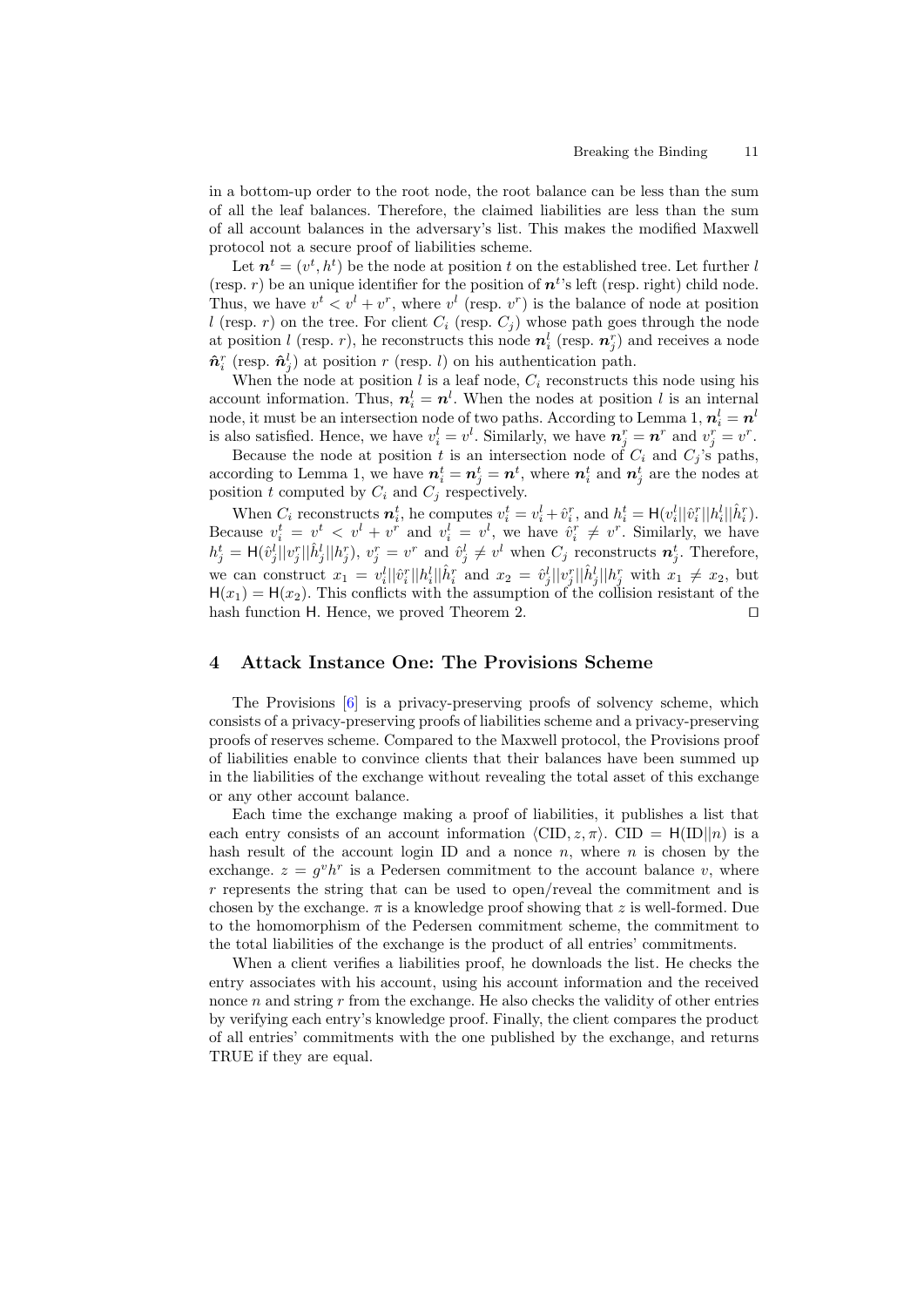To reduce the computation overhead of per-verification from  $\mathcal{O}(n)$  to  $\mathcal{O}(\log n)$ (where  $n$  is the size of the list), the authors presented an extension to the Provisions proof of liabilites in their full paper [\[5\]](#page-15-6). They rearrange the account information into the summation Merkle tree of the Maxwell protocol. Each leaf node contains  $(CID_i, z_i)$  for some client i, and each internal node contains a commitment to the sum of its child balances together with a hash of its children.

Similar to the Maxwell protocol that instead of publishing a list, an exchange publishes the root node of the tree. A verification in this extension only incurs an  $\mathcal{O}(\log n)$  computation overhead instead of checking all n entries of a list.

Our attack still holds on this modified version of the summation Merkle tree used in the Provisions scheme. An adversary  $A$  (i.e., an exchange) establishes a binary tree, similar to Fig[.3.](#page-11-0) Each internal node stores a commitment to the maximum of its child balances, and also a hash of its children. All leaf nodes remains unchanged. Although an internal node commitment does not equal to the product of its child commitments,  $A$  can establish such a tree because the r of



<span id="page-11-0"></span>Fig. 3. An established tree when  $n = 4$ , resulting from an adversary conducting an attack on the extension of the Provisions proof of liabilities.

When creating a proof for some client i,  $A$  finds out the leaf node that associates with  $i$ 's account and extracts its authentication path. Before sending a proof to client  $i$ ,  $A$  modifies the commitments of nodes on this authentication path and remains other parts unchanged. A modified commitment is a commitment to the difference between its parent node committed value and its sibling node committed value. It is easy to check that when client i follows the procedure VERIFYPROOF to verify a received proof, it will return TRUE. Therefore, the extension of the Provisions proof of liabilities is not a secure proofs of liabilities scheme.

# 5 Attack Instance Two: The DAM Scheme

#### 5.1 Scheme Overview

The DAM scheme [\[3\]](#page-15-5) is a lottery-based micropayment scheme for the decentralized cryptocurrency – Zerocash  $[18]$ . Considering "micro" sums of money of the payment, micropayments have relatively high transaction costs to incentivize blockchain miners to behave honestly. With this in mind, the DAM scheme uses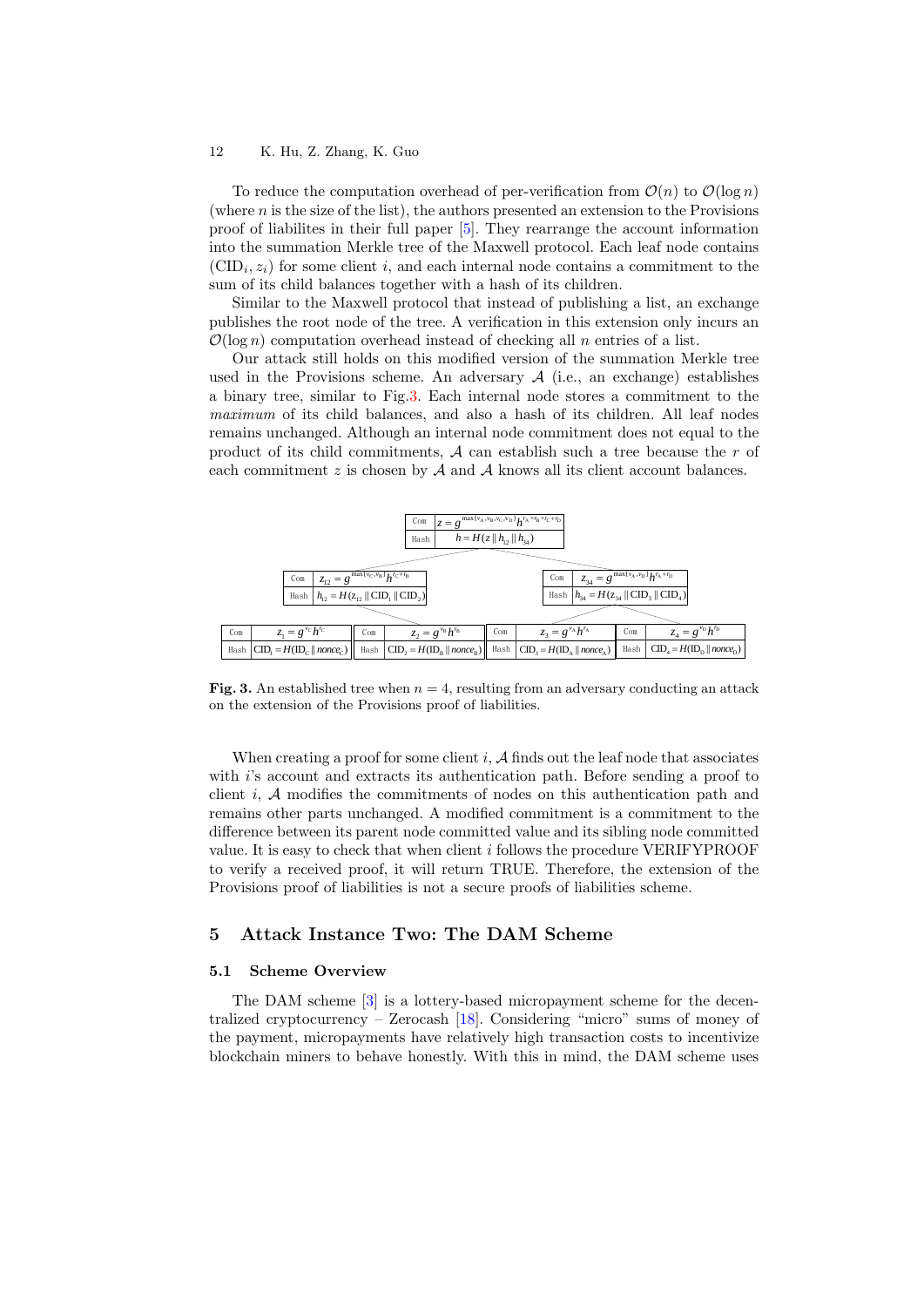the idea of probabilistic payments to deal with this problem that instead of sending a transaction of value  $v$ , the user sends a lottery ticket whose *expected payout* is v. When the lottery ticket's winning probability is p, for  $1/p$  transactions on average, there is only one transaction with value  $v/p$  will result in a money transfer recorded on the blockchain.

In the DAM scheme, every time a user is making a transaction with a merchant, the user sends a lottery ticket to the merchant. Considering a malicious user, he may issue the same lottery ticket to several merchants or even to himself, that multiple of them might win but only one will be able to cash in this ticket, known as double/multiple spending attack. In most micropayment applications, like streaming services, they often require fast responses, and these in turn result in merchants checking the validity of payments *offline*. Because not all double/multiple spending can be detected timely, double/multiple spending cannot be prevented in offline payments.

Given this, the DAM scheme uses the "detect-and-punish" approach to disincentivize double spending. If a user double spends, his behavior can be detected and he will lose some money as a punishment, for example, his deposit will be frozen. Therefore, every lottery ticket should be bound to a single deposit of the user. When making a transaction using this ticket, the user also sends a unique 2-out-of-n secret share of the deposit. In case of the ticket is used twice, the secret of the deposit can be recovered and the deposit with this unique secret will be frozen, which renders a punishment on the user.

The "detect-and-punish" approach is effective only if the disadvantage of being punished outweigh the advantage of double spending. Hence, the size of a deposit should be larger than the additional utility gained by double spending. The DAM scheme associates with each deposit a "receiver address set  $\mathcal{R}$ ", which consists of the information of merchants that the deposit is allowed to engage in payments with. Each element of  $R$  contains  $(apk, w, d)$ , where apk is a merchant Zerocash address,  $w$  is the cumulative value of transactions that can be accepted by the merchant within a time period (e.g., a day), and  $d$  represents other auxiliary data of the merchant. They are publicly available. Because the cumulative maximum value of transactions that can be accepted by merchants in  $R$  using the deposit, within a time period, is  $\sum_{i=1}^{n} w_i$ , if there are n merchants included in  $\mathcal{R}$ . To make this approach effective, the value of a deposit should be at least  $\sum_{i=1}^{n} w_i$ .

The DAM scheme deals with this problem by adopting the Maxwell protocol to establish a summation Merkle tree, as described in their full paper [\[2\]](#page-15-10). On the established tree, each leaf node consists of a element of  $R$ , and each internal node stores the sum of its child values together with a hash over its children.

#### 5.2 Multi-Spending Attack

By establishing a summation Merkle tree, the DAM scheme is going to achieve two purposes: (1) to provide an efficient set membership proof, i.e., the user will only be able to transact with those merchants for whom he can produce a valid authentication path, and (2) to provide a deposit validity proof, i.e., the value of the deposit is enough to disincentivize double spending.

The full paper [\[2\]](#page-15-10) of the DAM scheme also provides a proof via induction to show that the root of a summation Merkle tree contains a value at least as large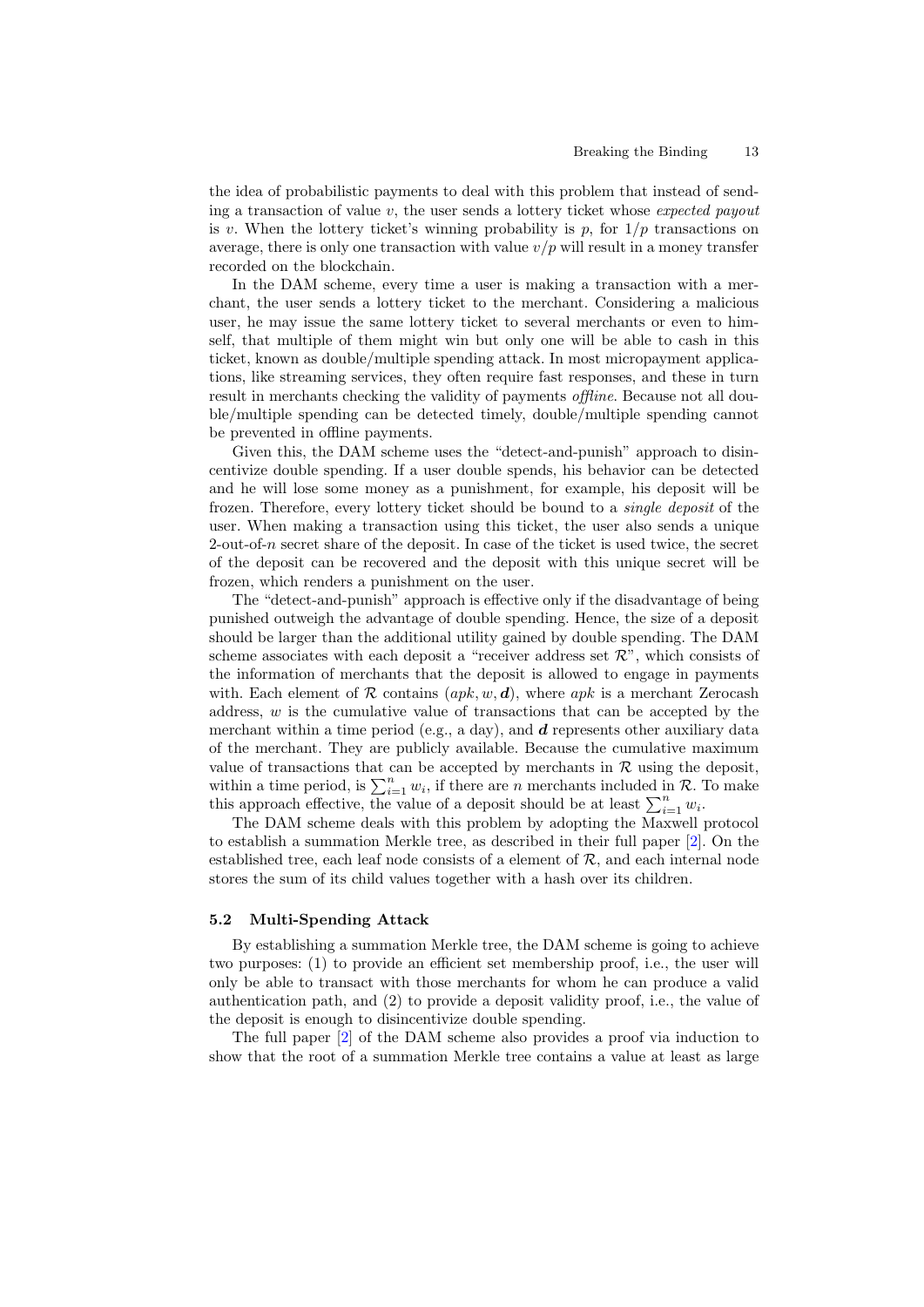as  $\sum_{i=1}^{n} w_i$ , i.e., the Maxwell protocol is secure. Due to this, the authors believed that  $(2)$  can be achieved. We put the proof from  $[2]$  below:

"We proceed via induction on n. The case for  $n = 1$  is trivial. Assume that the hypothesis is true for  $n = k$ . Then we prove that if the  $k + 1<sup>th</sup>$  path is valid, then the sum at the root is  $\sum_{i=1}^{k+1} w_i$ .

Let the  $k+1$ <sup>th</sup> path intersect a previous path  $p_i$  at an internal vertex v, and let the values of the two paths at v be different. Since both paths are valid, the hashes at v must be equal. But these two facts cannot be reconciled unless the collision resistance of the hash function is broken. Since we assume collision resistance, this means that the values of v in both  $p_i$  and  $p_{k+1}$  must be equal. This means that  $v \geq w_i + w_{k+1}$ . Propagating this sum up the tree, we obtain that the sum at the root must be at least as large as  $\sum_{i=1}^{k+1} w_i$ "

However, our attack in Section 3.1 is a counterexample to the above claimed result, and hence the proof is defective. The result in the above proof that the intersection node of any two paths must be equal is correct, which Lemma 1 of this paper comes to the same result. The problem is, this result cannot deduce that the value of the intersection node is no less than the sum of its children.

We mention that the summation Merkle tree established in the DAM scheme is slightly different from the one in the Maxwell protocol as described in Algorithm 1. In the DAM scheme, a leaf node contains a full content of an element of  $\mathcal{R}$ , i.e.  $(apk_i, w_i, \boldsymbol{d}_i)$  for some i, rather than only containing  $w_i$  and a hash result over  $(apk_i, w_i, d_i)$ . Our attack still holds under this difference with a few minor changes: When an adversary  $A$ , as a user, mounting an attack, he sets each leaf node consists of an element of  $\mathcal R$  and the value of each internal node of height two equals to the sum of its child values. For the rest of internal nodes, A follows the instructions in FORMTREE. Therefore, the root value equals to the maximum sum of two sibling leaf node values. When  $A$  creates a proof for some merchant i, he follows the procedure CREATEPROOF in Algorithm 2 to obtain a modified authentication path of the leaf node that associates with i's information, but remains the content of the leaf node on the authentication path unchanged. It is easy to check that when merchant *i* invokes the procedure VERIFYPROOF to verify a received proof. the procedure will return TRUE.

The reason for the changes comes from the fact that every merchant information  $(ak, w, d)$ , is available to everyone, and hence a merchant can verify the integrity of a received leaf node. This renders that a valid proof cannot include a modified leaf node, thus all parent nodes of leaf nodes, i.e., the internal nodes of height two, should remain unchanged.

An adversary establishes a modified summation Merkle tree described above, whose root value equals to the maximum sum of two sibling leaf node values. He makes transactions to several merchants simultaneously, and multi-spends the same lottery ticket to these merchants. Because all of the merchants having received proofs of liabilities can pass the verifications, they will believe in the validity of the bound deposit and provide services to the adversary. However, multiple merchants may win the lottery ticket and only one will be able to cash in the lottery ticket. Of course, the adversary will lose the deposit, he can also gain additional utility by mounting a multi-spending attack.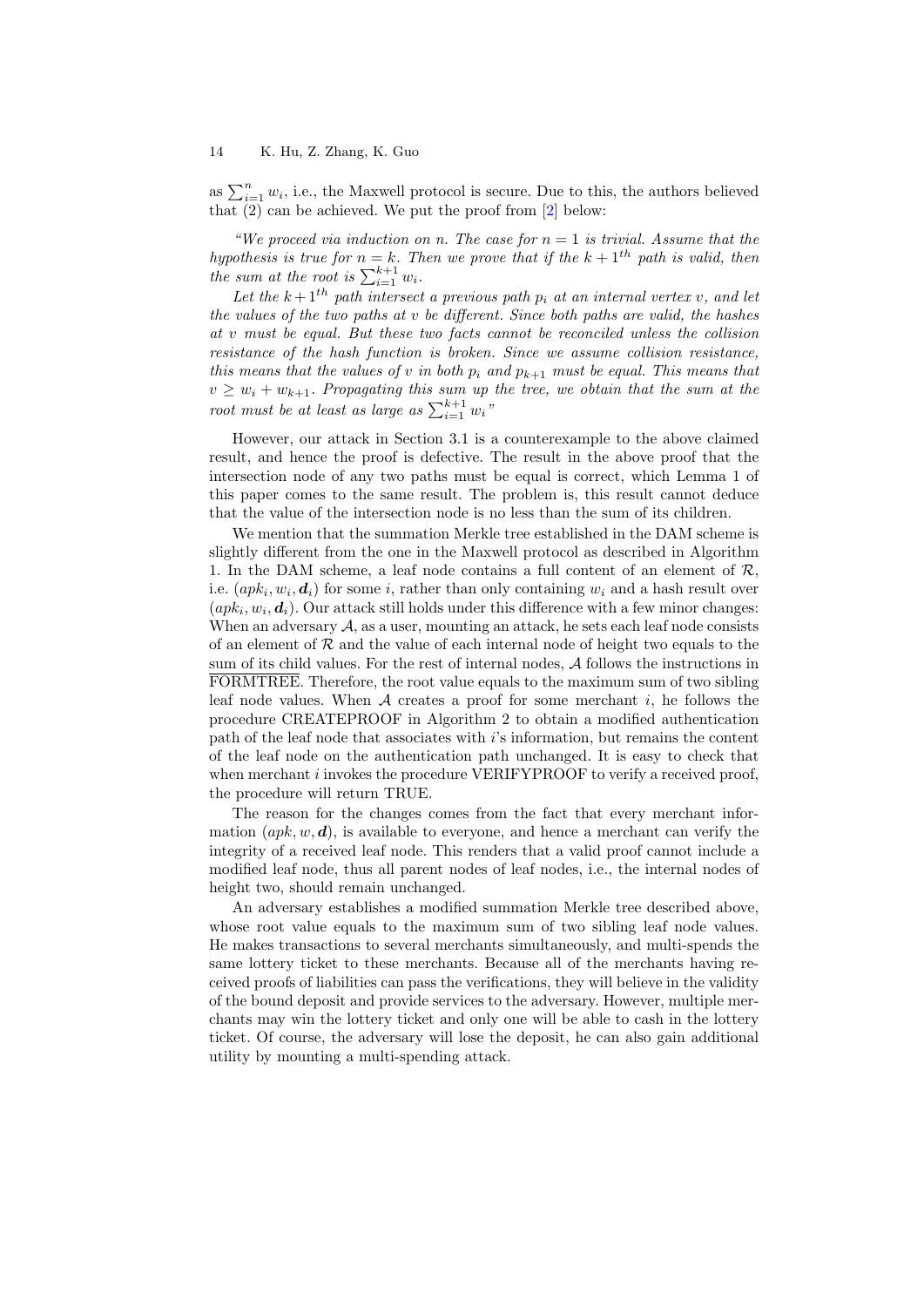Next, let's calculate the additional utility an adversary  $A$  can obtain from a multi-spending attack. Only if this value is larger than zero,  $A$  has the motivation to mount such an attack. We remark that for an honest user, he only needs to pay for the d winners when conducting k micropayments  $(k > d)$ , rather than all  $k$  micropayments because a lottery ticket is essentially probabilistic. Therefore, in our multi-spending attack, for the merchant  $r$  who wins the lottery ticket and gets paid, as well as other  $k - d$  merchants who do not win, A is honest. For the remaining  $d-1$  merchants who won the lottery but didn't get paid,  $A$  is evil. Thus,  $\mathcal{A}$ 's additional utility comes from those  $d-1$  merchants.

Let  $\mathcal I$  be a set containing all  $d$  winners' indexes,  $r$  be the index of the merchant who actually cash in the ticket, and V be the value of  $\mathcal{A}$ 's deposit. Then  $\mathcal{A}$ 's additional utility (AU) is,

$$
AU = \sum_{i \in \mathcal{I} \backslash \{r\}} w_i - V \tag{1}
$$

Next, we analyze the condition that  $A$  can benefit from multi-spending. For simplicity, we assume a flat model where  $\forall (i \neq j) \land (w_i, w_j \in \mathcal{R}), w_i = w_j = w$ . We have,

$$
V = \max\{w_i + w_j : \forall w_i, w_j \in \mathcal{R} \land i \neq j\} = 2w \tag{2}
$$

$$
\sum_{i \in \mathcal{I} \setminus \{r\}} w_i = (d-1)w \tag{3}
$$

According to Eq. (1)-(3), when  $d-1 > 2$ , i.e.,  $d > 3$ , AU  $> 0$ . In this condition, A has the motivation to mount a multi-spending attack.

Now, we are interested in the probability that more than  $\lambda$  (=3) merchants can win the lottery ticket. Suppose the probability that each merchant can win is  $p$ , and there are  $k$  merchants in total. To calculate the probability of a successful attack, we use the cumulative binomial distribution  $[22]$  where X is the random variable that represents the number of the winning merchants:

$$
P[X > \lambda] = 1 - P[X \le \lambda] = 1 - \sum_{j=0}^{\lambda} {k \choose j} p^j (1-p)^{k-j}
$$
 (4)

<span id="page-14-0"></span>

| $p\not k$     | 20    | 30    | 40    | 50    |
|---------------|-------|-------|-------|-------|
| 0.1           | 0.133 | 0.353 | 0.577 | 0.750 |
| $0.2^{\circ}$ | 0.589 | 0.877 | 0.972 | 0.994 |

Table 1. Expected probability of a successful attack.

Table [1](#page-14-0) displays the evaluation results of Eq.  $(4)$  for various window sizes k both in  $p = 0.1<sup>3</sup>$  $p = 0.1<sup>3</sup>$  $p = 0.1<sup>3</sup>$  and  $p = 0.2$ . From a security perspective, the result in Table [1](#page-14-0) suggests that the multi-spending attack is a big threat to the DAM scheme.

 $3$  The value  $p$  is not specified in the DAM scheme. Here, we adopt  $p$  according to another micropayment scheme [\[16\]](#page-16-12) using the same idea of probabilistic payments.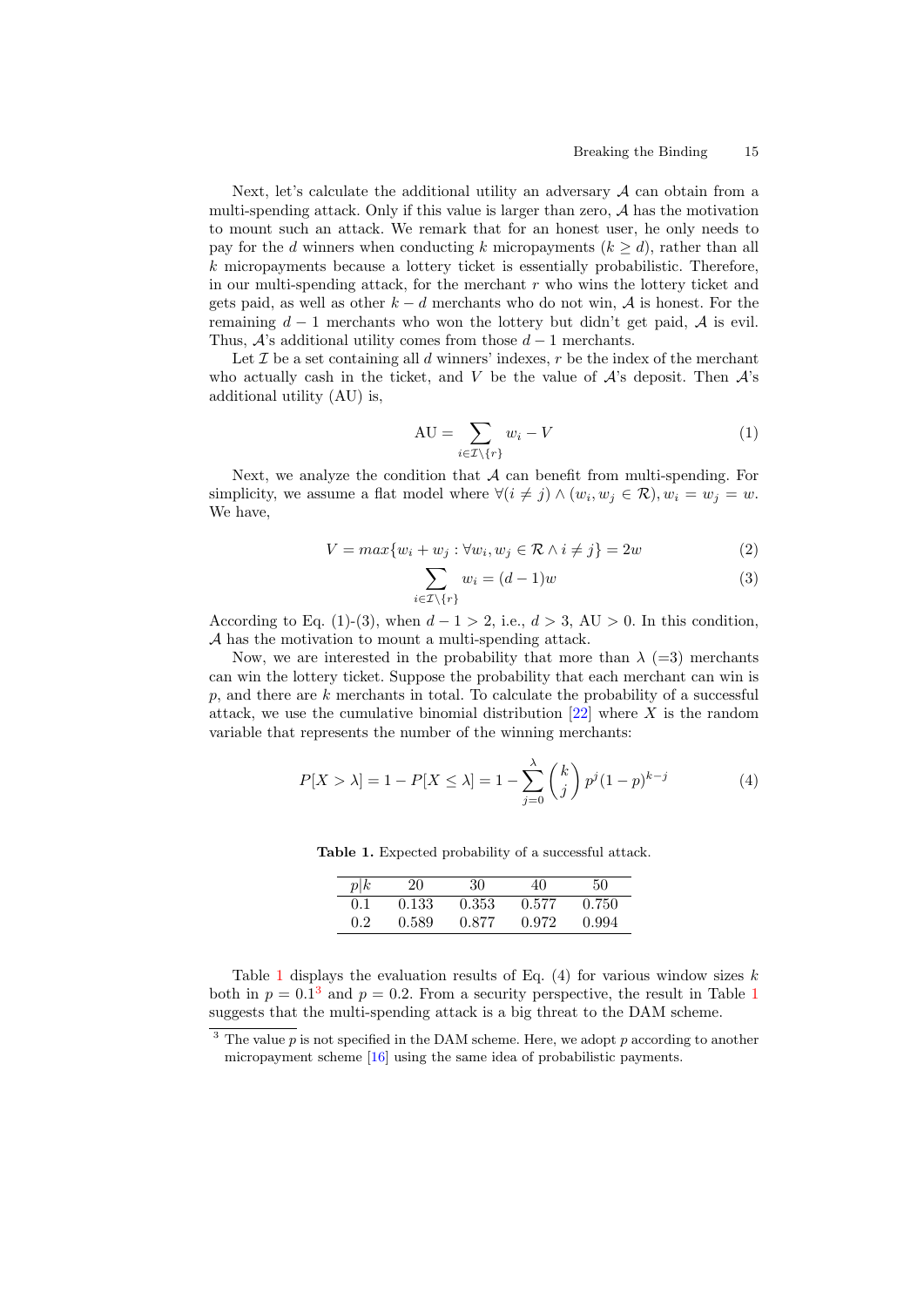#### 6 Conclusion

Proofs of liabilities are used for exchanges holding a large amount of client deposits to prove the sums of money they should own. Our results show that the Merkle approach to prove liabilities is vulnerable. We formalized the Maxwell protocol and its data structure – the summation Merkle tree. We presented an attack on the Maxwell protocol that enables an exchange controlling a total of  $n$  client accounts can provide valid liabilities proofs including only one account balance. We further gave a lower bound of the amount that a verifiable proof of liabilities can reach without the notice of any client in theory. To repair this problem, we suggested two improvements and presented a security proof to the improvement that is closest in spirit to the Maxwell protocol. Furthermore, we showed that our attack can be carried over to two use cases of the Maxwell protocol and the underlying summation Merkle tree: the DAM scheme and the Provisions scheme. For both applications, we suggest to use one of our improvements to fix the attacks.

# References

- <span id="page-15-7"></span>1. E. Androulaki, G. O. Karame, M. Roeschlin, T. Scherer, and S. Capkun. Evaluating User Privacy in Bitcoin. In International Conference on Financial Cryptography and Data Security, pages 34–51. Springer, 2013.
- <span id="page-15-10"></span>2. A. Chiesa, M. Green, J. Liu, P. Miao, I. Miers, and P. Mishra. Decentralized Anonymous Micropayments. Cryptology ePrint Archive, Report 2016/1033, 2016. http://eprint.iacr.org/.
- <span id="page-15-5"></span>3. A. Chiesa, M. Green, J. Liu, P. Miao, I. Miers, and P. Mishra. Decentralized Anonymous Micropayments. In Advances in Cryptology – EUROCRYPT 2017, pages 609– 642. Springer, 2017.
- <span id="page-15-2"></span>4. CoinDesk. OKCoin Reveals BTC Reserves of 104% as China's Exchanges Undergo Audits. [https://www.coindesk.com/](https://www.coindesk.com/okcoin-reveals-btc-reserves-104-chinas-exchanges-undergo-audits/) [okcoin-reveals-btc-reserves-104-chinas-exchanges-undergo-audits/](https://www.coindesk.com/okcoin-reveals-btc-reserves-104-chinas-exchanges-undergo-audits/).
- <span id="page-15-6"></span>5. G. G. Dagher, B. Bünz, J. Bonneau, J. Clark, and D. Boneh. Provisions: Privacypreserving Proofs of Solvency for Bitcoin exchanges. Cryptology ePrint Archive, Report 2015/1008, 2015. http://eprint.iacr.org/.
- <span id="page-15-4"></span>6. G. G. Dagher, B. Bünz, J. Bonneau, J. Clark, and D. Boneh. Provisions: Privacypreserving Proofs of Solvency for Bitcoin Exchanges. In Proceedings of the 2015 ACM SIGSAC Conference on Computer and Communications Security, pages 720– 731. ACM, 2015.
- <span id="page-15-0"></span>7. Dashcoin. Anonymous peer-to-peer Internet currency. <http://dashcoin.info/>.
- <span id="page-15-1"></span>8. C. Decker and R. Wattenhofer. Bitcoin Transaction Malleability and MtGox. In Computer Security - ESORICS 2014, pages 313–326. Springer, 2014.
- <span id="page-15-9"></span>9. M. Jawurek, F. Kerschbaum, and C. Orlandi. Zero-Knowledge Using Garbled Circuits or How To Prove Non-Algebraic Statements Efficiently. In Proceedings of the 2013 ACM SIGSAC Conference on Computer and Communications Security, pages 955–966. ACM, 2013.
- <span id="page-15-8"></span>10. P. Koshy, D. Koshy, and P. McDaniel. An Analysis of Anonymity in Bitcoin Using P2P Network Traffic. In International Conference on Financial Cryptography and Data Security, pages 469–485. Springer, 2014.
- <span id="page-15-3"></span>11. Kraken. Audit: Learn about Kraken's audit process. [https://www.kraken.com/](https://www.kraken.com/security/audit#verify) [security/audit#verify](https://www.kraken.com/security/audit#verify).